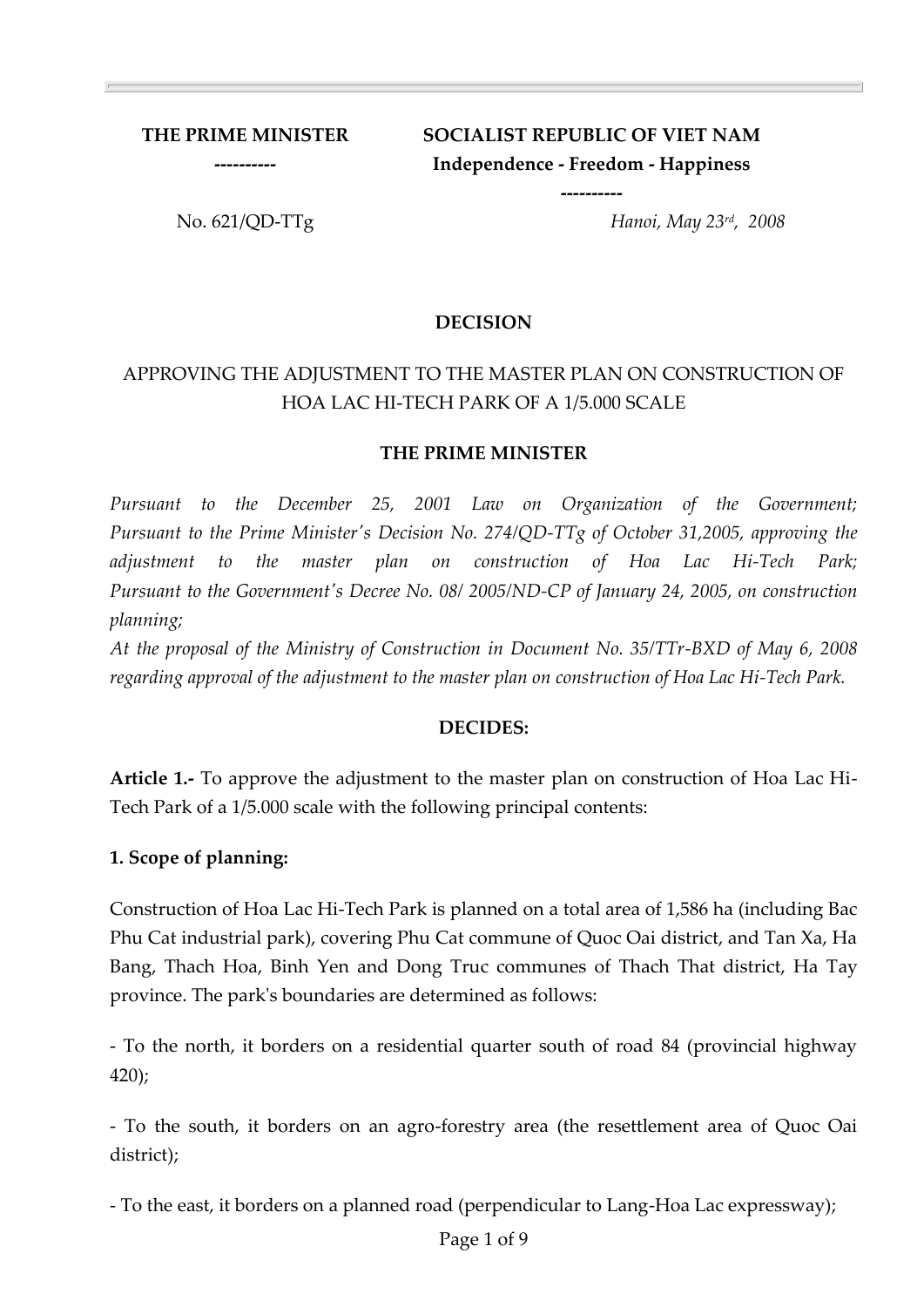- To the west, it borders on national highway 21.

# **2. Characteristics:**

- Hoa Lac Hi-Tech Park is a national-level center for hi-tech research, development and application and a place to incubate hi-tech enterprises, train human resources and develop production and trading of hi-tech products. It comprises functional zones for hi-tech industry, research and development, software production, education and training, housing, offices and hi-tech services, focusing on development of hi-tech industries and domains such as information technology, telecommunications, electronics, biology, electronic engineering, machinery manufacture, new materials and new energy.

#### **3. Population size:**

- Current population: around 11,100;

- By 2015: estimated at around 143.500. including around 56,700 permanent residents; central zone, a sen ice complex, an apartment and office building area, a residential building area, a utility zone and an entertainment and sports center:

| No.            | Functional zones                    | Area (ha) | Percentage (%) |
|----------------|-------------------------------------|-----------|----------------|
| $\mathbf{1}$   | Software zone                       | 76        | 4.79           |
| $\overline{2}$ | Research and development zone       | 229       | 14.44          |
| 3              | Hi-tech industrial zone             | 549.5     | 34.65          |
| $\overline{4}$ | Education and training zone         | 108       | 6.81           |
| 5              | Central zone                        | 50        | 3.15           |
| 6              | Service complex                     | 87.5      | 5.52           |
| 7              | Apartment and office building area  | 42        | 2.65           |
| 8              | Residential building area           | 26        | 1.64           |
| 9              | Utility zone                        | 110       | 6.93           |
| 10             | Entertainment and sports zone       | 33.5      | 2.11           |
| 11             | Land for infrastructure             | 115.5     | 7.28           |
| 12             | Land for reservoirs and buffer area | 117       | 7.38           |
| 13             | Land for greeneries                 | 42        | 2.65           |

b/ Land use structure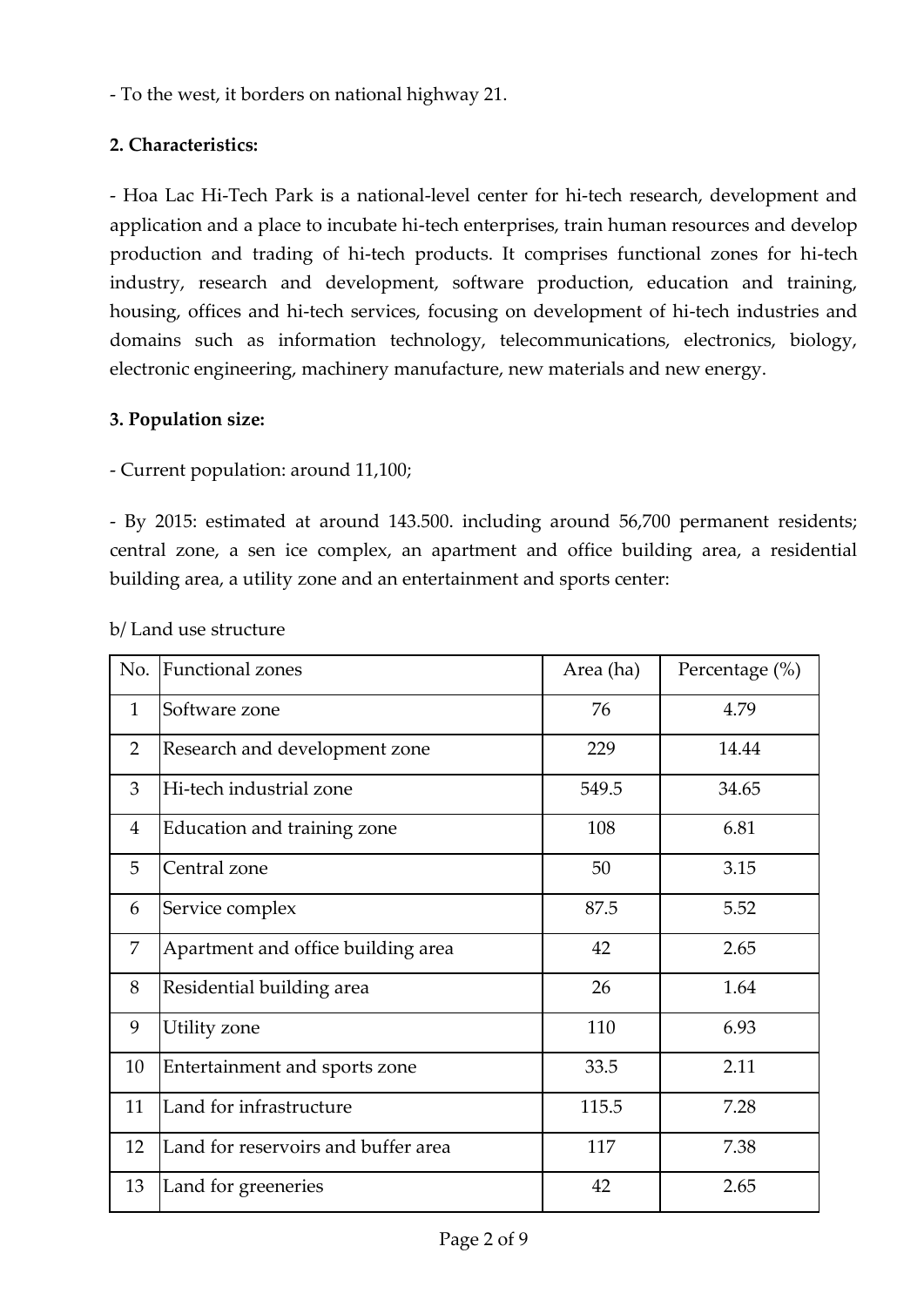| Total | 1.586 | 100 |
|-------|-------|-----|
|-------|-------|-----|

- By 2020: estimated at around 229.000. including 99.300 permanent residents.

### **4. Land use planning:**

### a/ Division of functional zones

Hoa Lac Hi-Tech Park comprises an education and training zone, a software zone, a research and development zone, a hi-tech industrial zone, a

## **5. Spatial development planning: a/ Spatial arrangement**

The above functional zones are spatially arranged and organized as follows:

- The 76-ha software zone on the peninsula on Tan Xa lake will accommodate software producers and traders:

- The 229-ha research and development zone, above the hi-tech industrial zone and surrounding the software zone, will accommodate hi-tech research, development and application establishments and establishments to train specialists for hi-tech industries;

- The 549.5-ha hi-tech industrial zone, south of Hoa Lac Hi-tech Park along the two sides of Lang-Hoa Lac expressway, will accommodate hi-tech product plants. It will have a bonded warehouse system for import-export activities:

- The 108-ha education and training zone, north of Hoa Lac Hi-tech Park by side of national highway 21, will accommodate colleges and education, training and vocational centers to supply skilled human resources;

- The 50-ha central zone, adjacent to the software zone, will accommodate public-service works such as office buildings, a conference center, an information center, a museum, a post office, hotels and restaurants:

- The 87.5-ha service complex will be a multifunctional service center for trade, business, supermarkets, restaurants, hotels and medical clinics, fully meeting demands inside and outside Hoa Lac Hi-Tech Park;

- The 42-ha apartment and office building area will be located south of Hoa Lac Hi-Tech Park at the intersection between Lang-Hoa Lac expressway and national highway 21;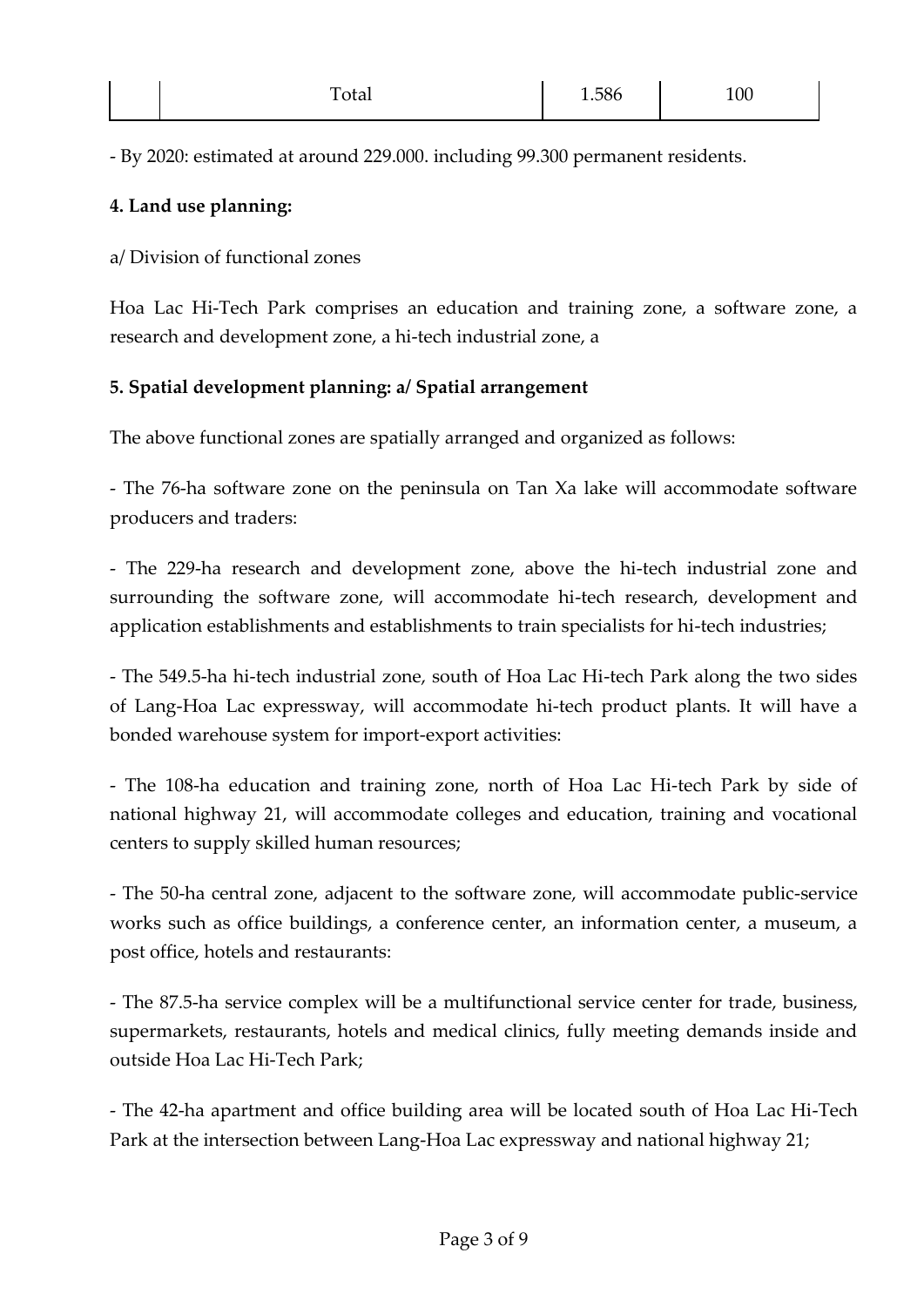- The 26-ha residential building area, by the side of national highway 21, will accommodate high-storey apartment buildings, villas and attached houses;

- The 110-ha utility zone, north of Hoa Lac Hi-Tech Park next to the education and training zone, will supply utility services such as golf courts and luxury villas:

- The 33.5-ha entertainment and sports zone will accommodate sports and physical training centers, cinemas, restaurants and recreational centers:

- Land for transport and technical infrastructure will cover 115.5 ha. including roads inside Hoa Lac Hi-Tech Park and trunk roads connecting Hoa Lac Hi-Tech Park with external roads:

- A 117-ha area of reservoirs and buffer areas will be for landscape, especially the Tan Xa lake landscape, to conserve and maintain natural elements:

- Land for greeneries will cover 42 ha, including strips of trees separating the park from Lang-Hoa Lac expressway and national highway 21 and along roads inside the Hi-Tech Park.

b/ Design of architectural view

- The entire Hoa Lac Hi-Tech Park will have a main spatial axis (main entrance) in the north-south direction from Lang-Hoa Lac expressway and two secondary axes in the eastwest direction (sub-entrance on national highway 21);

- In addition, there will be feeder roads in parallel with the above two main roads. These feeder roads will link the central zone with other functional zones and intersect with collection roads or roads around Hoa Lac Hi-Tech Park;

- Architectural works in the central zone will be designed modernly in conformity with natural terrains. In this zone, high rises may be designed to create prominent points for the entire-Hoa Lac Hi-Tech Park:

- The research and development zone, the education and training zone, the service complex, the software zone and the residential building area each may study and build high rises whose maximum storey height, however, must not exceed that of the central zone.

#### **6. Technical infrastructure planning:**

*a/ Transport*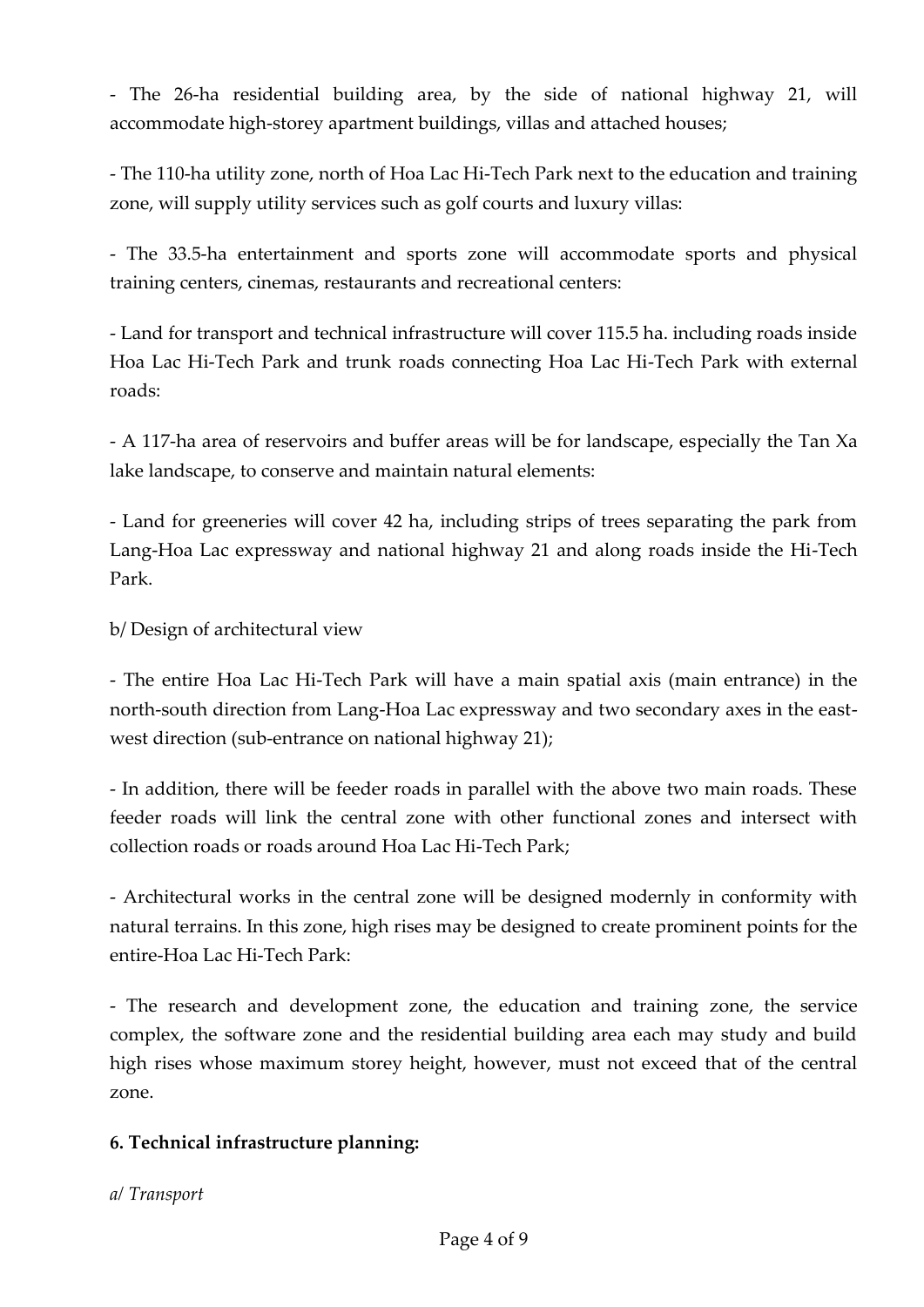- Roads

+ Lang-Hoa Lac expressway is an important route running through Hoa Lac Hi-Tech Park, linking national highway 1A and Ho Chi Minh highway (national highway 21);

The Management Board of Hoa Lac Hi-Tech Park may manage 60 m of Lang-Hoa Lac expressway's road boundary section running through Hoa Lac Hi-Tech Park. When road expansion is required, the Management Board of Hoa Lac Hi-Tech Park shall hand over the section to the management agency.

+ Roads linking Hoa Lac Hi-Tech Park with national highway 21 and the eastern beltway.

+ Internal (feeder) roads linking functional zones of the Hi-tech Park will have a crosssection of 11-50m.

- Railway

The to-be-built internal railway connected with the Hanoi-Hoa Lac urban railway (route UMRT 3) will be an effective means to transport passengers between Hoa Lac Hi-Tech Park and Hanoi. The route will promote urban development along Lang-Hoa Lac expressway.

- Waterway

Son Tay port about 20 km away from Hoa Lac Hi-Tech Park, which belongs to an important waterway of the Red Riser delta, will be a regional-level port serving the entire western region of Hanoi, including Son Tay. Hoa Lac and Xuan Mai.

b/ Technical preparations:

To maintain natural terrains, to level ground areas partially, to organize ground areas at different heights, which will be connected and protected by a system of tunnels or walls.

The eastern and southeastern low-lying area will have a foundation level limited at  $>$  + 10m for civil works and offices and > +11m for industrial works.

To retain the height levels of existing roads already built in phase I.

- Water drainage

<sup>-</sup> Ground leveling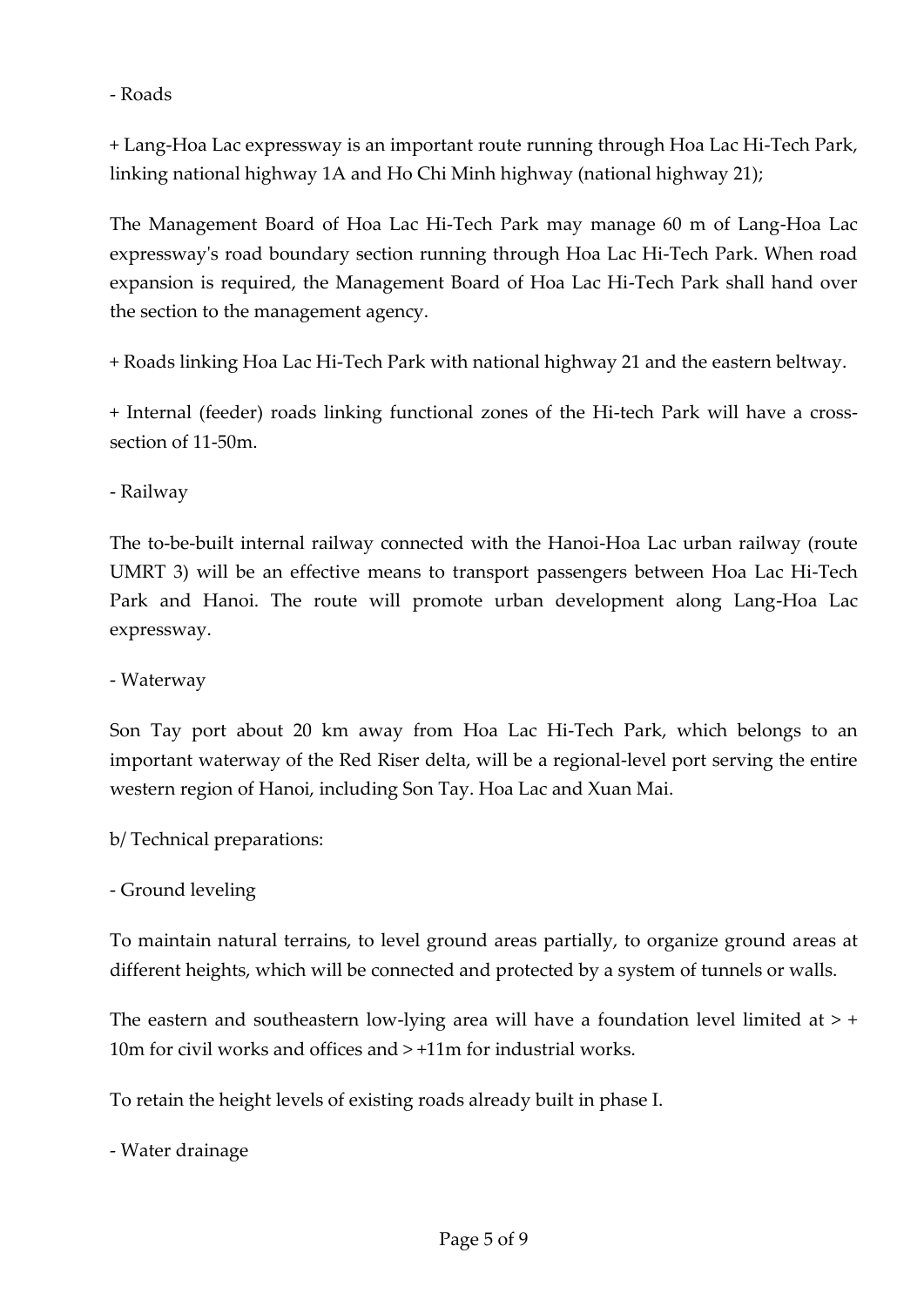+ To have a separate rainwater drainage system. To make full use of operating systems of sewers built in phase I;

+ To divide the entire Hoa Lac Hi-Tech Park into 6 main rainwater drainage areas, with the main flow for drainage toward Tich river to the east:

Ÿ Four basins north of Lang-Hoa Lac expressway, namely Tan Xa reservoir. Dua Gai stream. Vuc Giang canal and a newly built reservoir.

Ÿ Two basins south of Lang-Hoa Lac expressway flowing toward streams inside Hoa Lac Hi-Tech Park.

- Other technical preparations:

+ To embank Tan Xa and other small reservoirs. To embank Tan Xa reservoir at three levels (to be studied under a separate project);

+To replace the eastern spillway with a B3,000 x 3.000 box culvert suitable to the research for this period.

#### *c/ Water supply*

- Water source: To be taken from the D 1,600 water pipeline running through Hoa Lac Hi-Tech Park under the Song Da water supply project invested by Vietnam Construction and Import-Export Corporation (VINACONEX);

- To supply water according to TCXDVN 33-2006 standards and some Japanese standards:

- To have two separate water supply systems for Hoa Lac Hi-Tech Park because the park is divided by Lang-Hoa Lac expressway into two areas north (northern area) and south southern area) of Lang-Hoa Lac expressway.

#### *d/ Electricity supply*

- Electricity supply norms:
- + For daily life: 0.2 KVA/person:
- + For functional zones: 120 KVA-200 KVA ha:
- + For the hi-tech park: 400 KVA/ha: + For road lighting: 0.6-1.2 Cd/m2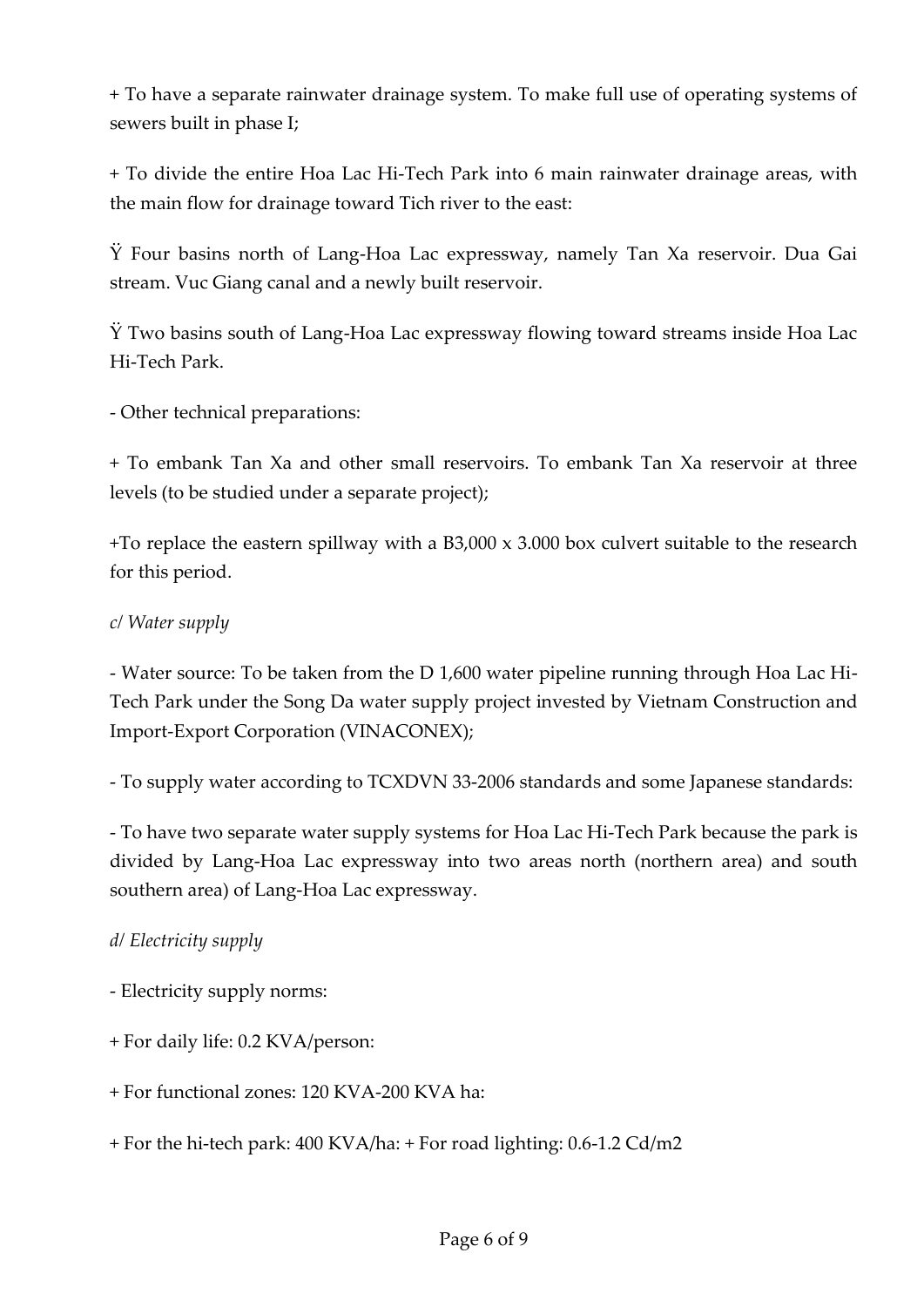- The total electricity capacity required for the entire Hoa Lac Hi-Tech Park (including Bac Phu Cat industrial park):

- By 2015: 99,862 KVA;

- By 2020: 209,850 KVA.

*e/ Power sources for Hoa Lac Hi-Tech Park:*

- 220 kV power source: To build in phase II (from 2015 to 2020) a 220 KV station with a capacity of between  $2 \times 125$  MVA and  $2 \times 250$  MVA (depending on the actual capacity) in Hoa Lac Hi-Tech Park.

- 110 kV power source:

+ Bv 2015: To build 110/220 kV transformer station 1 with a capacity of 3 x 63 MVA (2 operating and one standby generators );

+ By 2020: To build 110 kV transformer station 2 with a capacity of 2 x 40 MVA.

*f/ Wastewater drainage and environmental sanitation:*

- Wastewater drainage:

+ Wastewater from all activities inside Hoa Lac Hi-Tech Park will be treated internally before being treated at a common wastewater treatment plant. After being treated at the plant, wastewater discharged into the environment must meet TCVN 5945-2005 standards for industrial wastewater, grade A.

+To raise the capacity of wastewater treatment plant 1 in hi-tech zone 1 from 6.000 m3/day to 26.000 m<sup>3</sup> /day:

+ To build wastewater treatment plant 2 with a capacity of 8.000 m3/day in hi-tech zone 2.

- Environmental sanitation:

After being sorted and collected, solid wastes will be transported for treatment or hygienic burial.

*g/ Communication:*

- Designed norm: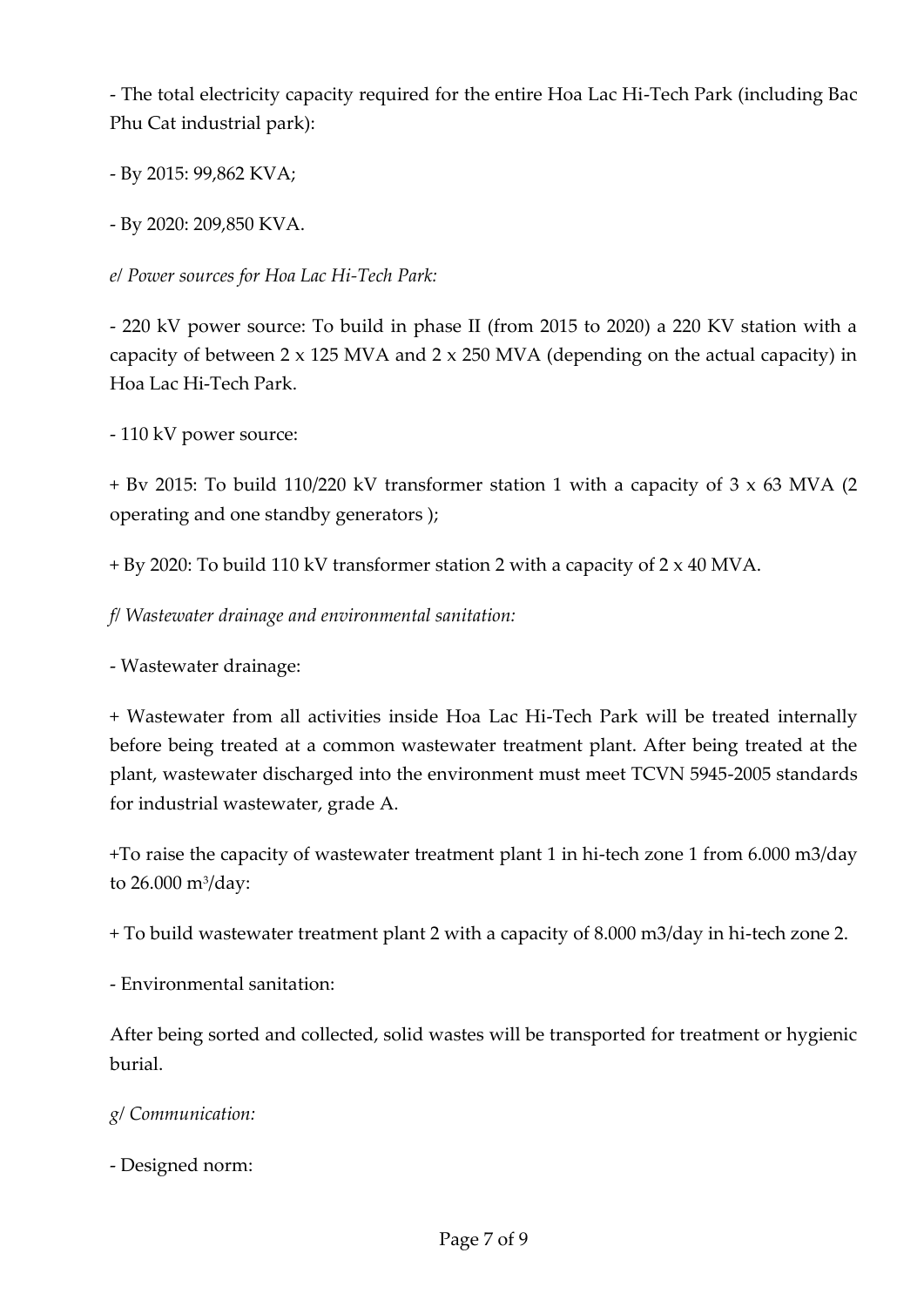Each household will be a telephone subscriber. The subscription capacity of works in Hoa Lac Hi-Tech Park such as the software zone, the research and development zone and the service complex is calculated on the basis of existing work items in each planned area. The total number of subscribers in Hoa Lac Hi-Tech Park is estimated at around 26,770.

- Solution:

To build a switchboard with around 30,000 numbers (estimated) to serve subscribers in Hoa Lac Hi-Tech Park, which may be expanded when regional demand increases.

h/ Environmental impact assessment and environmental protection measures:

Activities inside Hoa Lac Hi-Tech Park must strictly meet environmental requirements. Projects, depending on their scales and types, should have their environmental impacts assessed, register for environmental standards and take management measures to meet environmentally friendly and clean production standards:

- To encourage production activities using clean technologies and their management systems and environmentally friendly products. Industries in Hoa Lac Hi-Tech Park will enjoy cleantechnologies. Such industries as garment food processing and building will not be allowed in Hoa Lac Hi-Tech Park;

- To build an environmental treatment system to prevent wastes from daily life, production and research activities of Hoa Lac Hi-Tech Park from adversely affecting the environment;

- To invest in building an environmental observation and supervision system to conserve the eco-system and to regularly educate about environmental protection in the entire Hoa Lac HiTech Park.

**Article 2.-** This Decision takes effect on the date of its signing.

**Article 3-** The Ministers of Construction; Science and Technology; Information and Communication: Planning and Investment; Transport; Natural Resources and Environment; and Education and Training, the president of the People's Committee of Ha Tay province and concerned organizations shall implement this Decision.

#### **THE PRIME MINISTER**